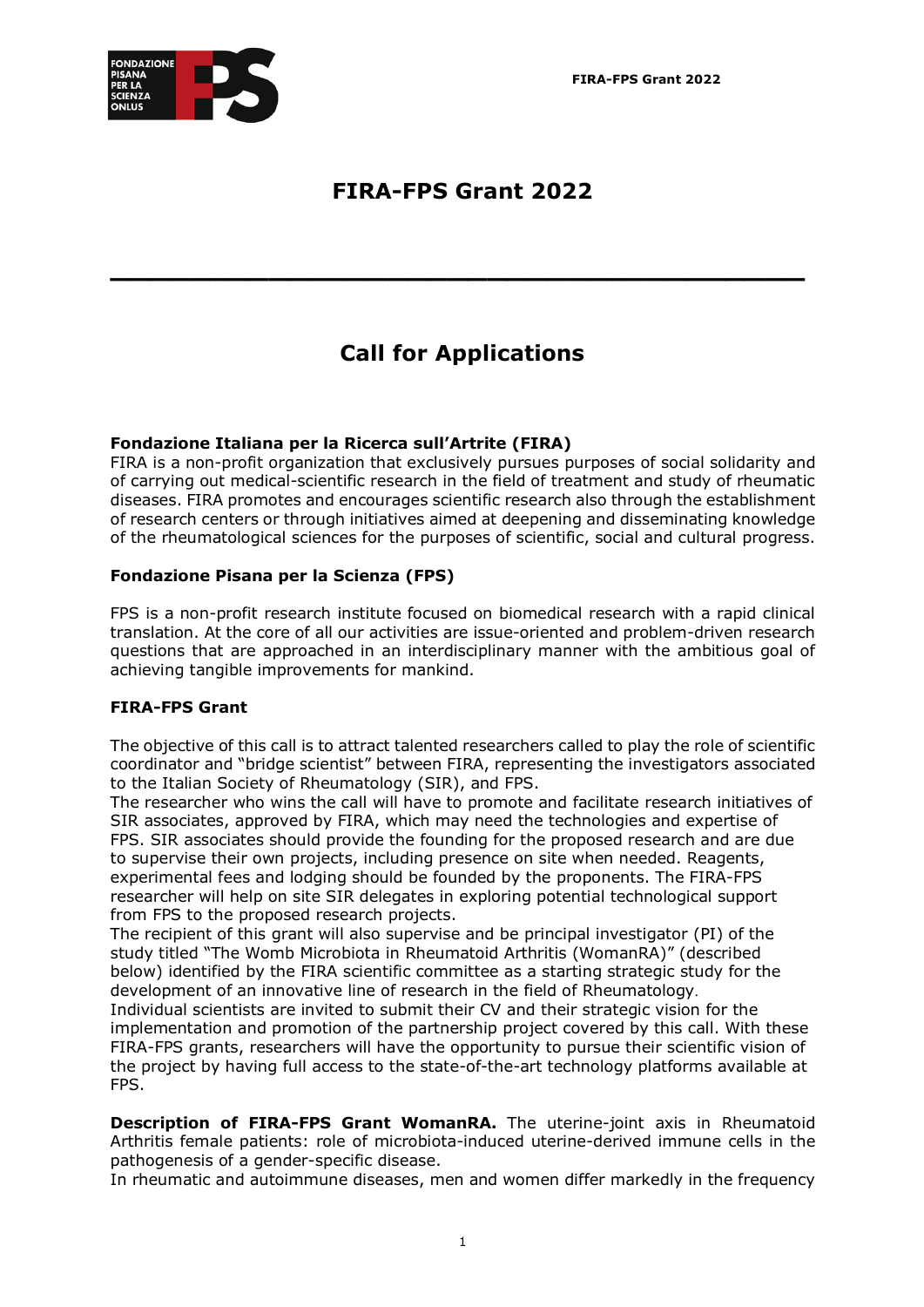

and clinical presentation of various diseases. While the gender differences are well established, the origin of these differences and their effects on treatment remain open to debate. Female reproductive mucosal tissues are unique in that they also require adaptation to specialized physiological situations such as menstruation, fertilization, pregnancy and delivery. Reproductive mucosal tissues are also crucial for nourishing and maintaining tolerance to the semi-allogeneic fetus during pregnancy. The cervico-vaginal mucosa maintains homeostasis with the vaginal microbiome, comprising primarily Lactobacillus, while at the same time surveying for pathogens. In the human ectocervix, T cells, sometime aggregated in lymphoid structures, NK and B cells, innate lymphoid cells (ILC), Tissue resident memory T cells (Trm) and T follicular helper (Tfh) cells, have been demonstrated in the murine uterus making the uterus one of the most relevant immune organs in female. The aim of this project is to evaluate the presence of uterine dysbiosis in patients with RA and to study how it can modify innate and adaptive uterine immune responses potentially relevant to the pathogenesis of the disease. The demonstration of the existence of a uterus-immune system axis may contribute to the understanding of the gender differences in RA. This study gives the basis for further extension aiming to investigate prospectively how the uterine inflammation and dysbiosis may influence the disease progression and response to treatments.

## **FIRA-FPS Grant Proponents**

Ideal proponents within this Call for Applications are excellent researchers, trailblazers of original talent. We particularly welcome applications from young candidates (under the age of 40) that are in the first stages of their academic career and have already demonstrated exceptional talent in scientific research.

## **Guidelines for applicants**

The selection round will take place in spring 2022, applications can be submitted until April 30th 2022 20:00 CET.

## **Selection criteria for the applicant to be indicated in the submission form:**

- Hold a PhD in Molecular Medicine, Immunology, Rheumatology or a similar subject, together with relevant experience
- Demonstration of acquisition of high level of knowledge and skills necessary for the job posted
- Demonstration of understanding of, and commitment to, an academic career
- Demonstration of the potential for scientific independence and the ability to lead a research team
- Potential to become a leader in the chosen field
- Ability to contribute ideas for new research projects and research income generation
- Excellent communication skills, including the ability to write for publication, present research proposals and results, and represent the research group at meetings
- Experience in genetics, genomics, T cell biology and immunological assays including flow cytometry
- Experience of independently managing funding and a discrete area of a research project
- Experience of actively collaborating in the development of research articles in the field of Rheumatology for publication
- Prizes or distinctions
- Presentation of work at a national or international meeting
- Significant publications in peer reviewer journals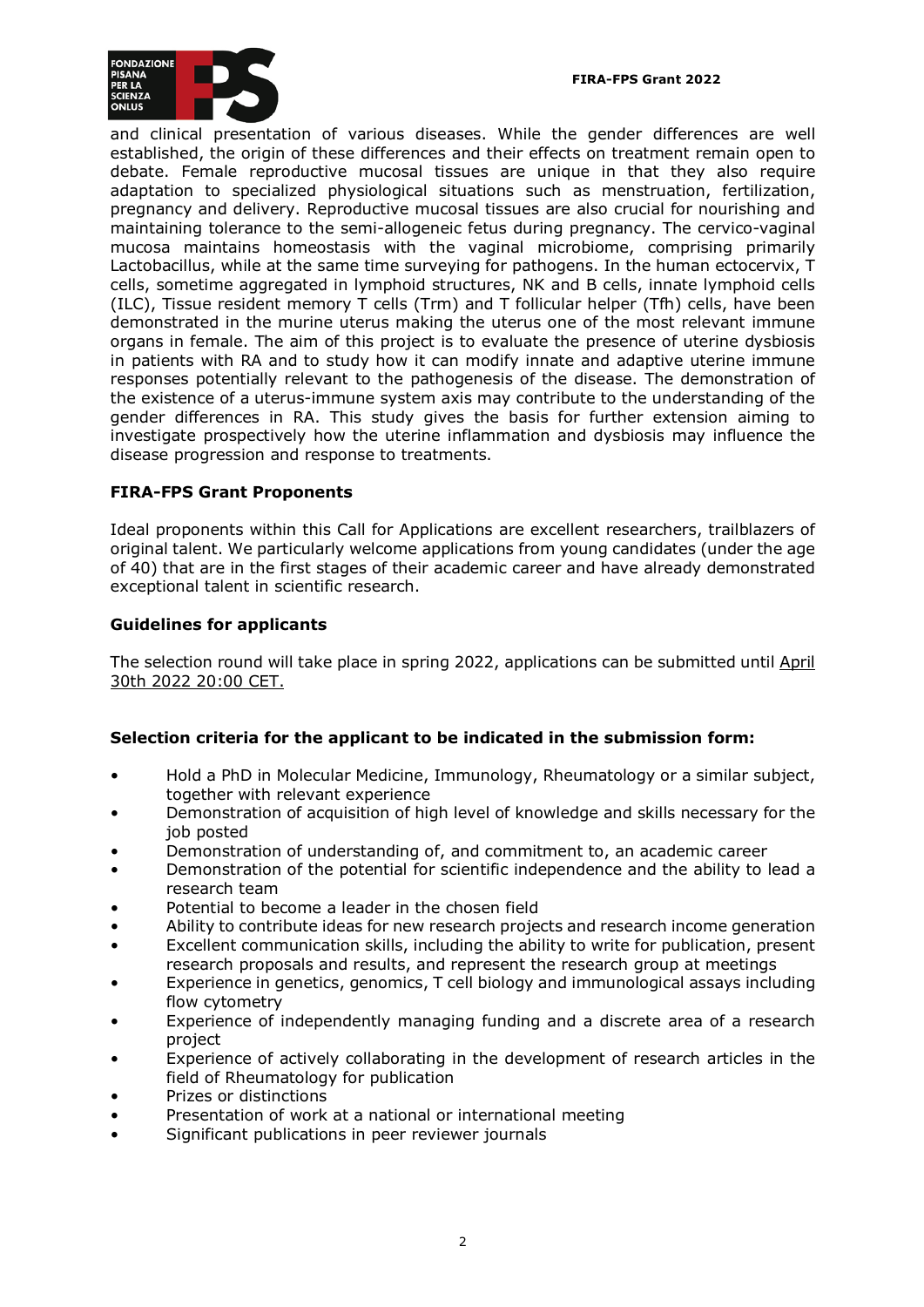

#### **Preparing an application**

*FIRA-FPS Grant 2022* application forms are available on the FPS website http://www.fpscience.it/FIRA\_FPS-G22. To apply, complete the application form, save it as a pdf file and e-mail it to: FIRA-FPSproposal@fpscience.it

Applications must be written in English and include:

• the candidate's Curriculum Vitae and list of publications;

A maximum of three letters of recommendation can be enclosed.

## **Specific conditions**

#### *Start date*

The *FIRA-FPS Grant 2022* project must commence within three months of the grant being awarded.

#### *Data management*

Responsible data management is part of good research. Any research data that emerges from the *FIRA-FPS Grant 2022* will become freely and sustainably available, as much as possible, for reuse by other researchers. Accordingly, the applicant should have a plan by which to uphold the FAIR data principles, i.e. that the data remains Findable, Accessible, Interoperable, and Re-usable.

#### *Ethical aspects*

Any ethical issues must be considered in advance. Certain research projects may require a statement of approval from a recognized medical ethics review committee or an animal experiments committee. Applicants are responsible to determine whether their research proposals raise possible ethical issues. If so, they are also responsible to provide any necessary statement of approval from the appropriate ethics review committee and/or license before the project starts. FIRA/FPS reserve the right to seek external advice on these matters. If at any point, after discussing the matter with the applicant, FIRA/FPS feel that an ethics review is required, the applicant must take the necessary measures to obtain it. If the applicant fails to obtain the required statement of approval from an ethics review committee, the grant will be rescinded.

#### *Personnel policy*

FPS is an equal opportunities employer and welcomes applications from all sections of the community. We encourage members of minority groups to apply.

## *Intellectual property*

If external groups are involved in the research, specific agreements will be signed in order to define IP details before project activity starts.

## **Assessment**

#### *Eligibility*

FIRA will first screen applications to ensure they comply with the formal conditions of the *FIRA-FPS Grant 2022* scheme. Only those that comply will proceed to further consideration.

#### *Selection process*

For the selection, a dedicated committee of experts will be created (*FIRA Grant* committee). The *FIRA-FPS Grant* committee will assess the applications, globally and comparatively,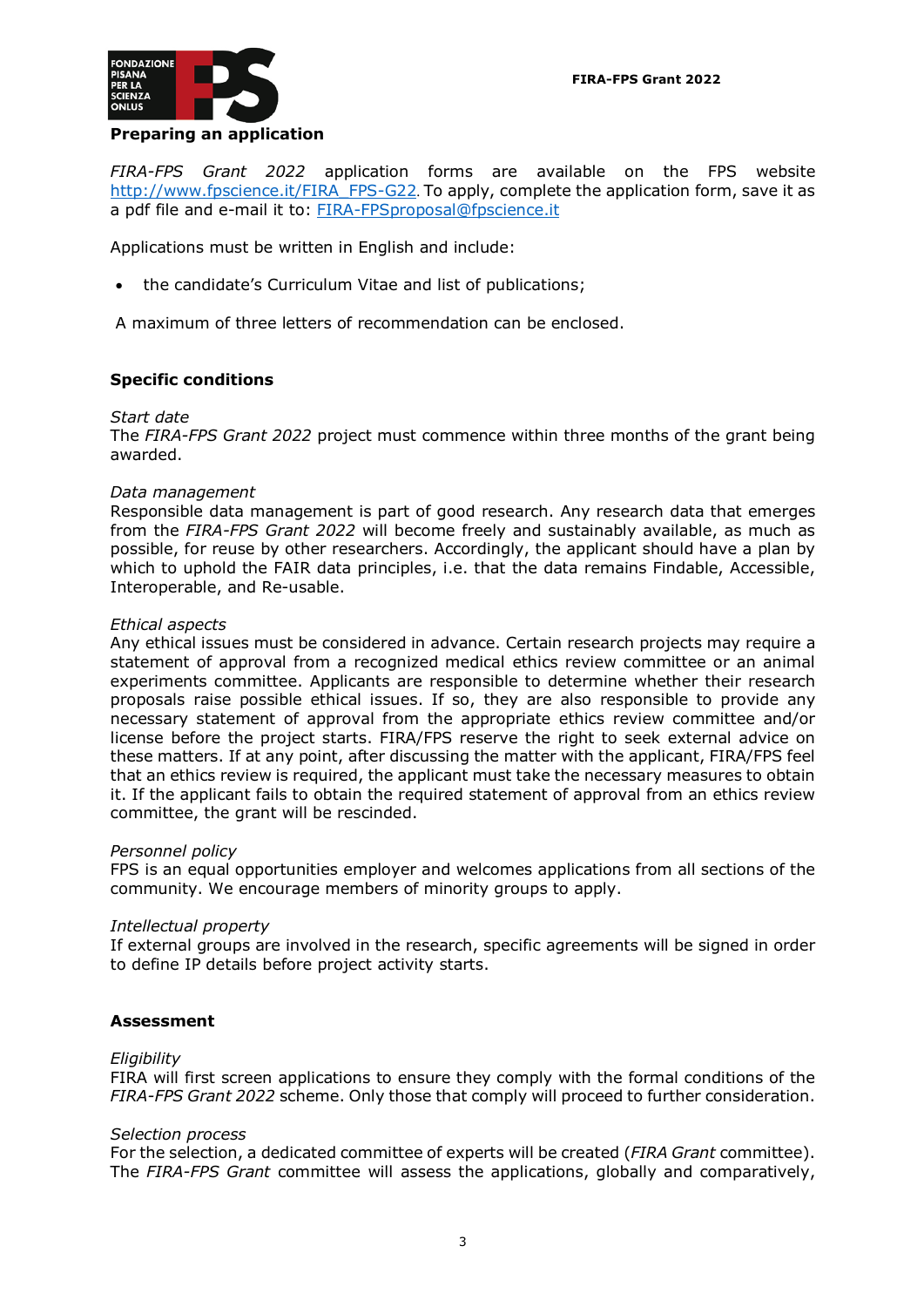

and rate them in relation to the proponent's CVs.

## *Interview*

The *FIRA-FPS Grant* committee may select a number of candidates for an interview aimed at testing the possession by the candidate of the motivation, competence and strategic vision of the partnership object of the call

### *Decision*

The *FIRA-FPS Grant* committee will formulate the funding recommendation to the FIRA board that will take the final decision.

#### *Arrangements and reporting*

The designated PI can allocate part of the awarded grant to finance its salary up to a maximum of  $\epsilon$  55,000. The remainder of grant can be used by the PI to purchase reagents/laboratory products necessary for the advancement of the WomanRA project. FIRA will also support the stay expenses of the PI at the FPS outside the grant. An annual progress report of the project is foreseen and FIRA can choose to appoint a project monitor who can assist the PI in the critical analysis of all the components of the project, in order to highlight risks and threats that hinder its conclusion, facilitating any corrective actions. The winner will also be called to report to FIRA annually for any other additional research projects supported by FIRA in the manner above indicated.

#### *Privacy policy*

Fondazione Pisana per la Scienza (FPS), pursuant to art. 13th and 14th of the European Regulation 2016/679 (hereinafter "GDPR"), as Data Controller, hereby informs you that the personal data you provide to participate in the present FPS grant call will be processed only for the purposes and with the methods indicated below.

#### Types of personal data processed

We may process the personal data that are necessary to evaluate your application, contained in the application you sent, in the form and in the curriculum vitae attached to it. In particular, the following personal data will be processed:

- a) personal and contact details (such as, name, surname, date of birth, C.F., address, telephone numbers);
- b) information related to work experience, education and training, special qualifications, publications, professional skills, and all the other information specifically required by the call;
- c) information relating to the existence of impediments;
- d) any special categories of personal data contained in the curriculum vitae, such as belonging to protected categories. The candidate must not indicate special categories of personal data (revealing racial or ethnic origin, political opinions, religious or philosophical beliefs, or trade union membership, data concerning health or data concerning a natural person's sex life) unless strictly necessary for the establishment of any employment relationship or in any case in establishing the contractual relationship with the Data Controller.

#### Purposes of the processing

The processing of the data provided by the interested parties has the purpose of managing the selection procedure and therefore of allowing the verification of the suitability of the participants in the selection procedure, the verification of the requirements and the data submitted with the application, the correct conduct of the procedure, and if necessary, the correct establishment of the contractual relationship with FPS and exercise the rights of FPS in any disputes.

Legal basis:

• processing is necessary for the performance of a contract to which the data subject is party or in order to take steps at the request of the data subject as necessary to define contract details;